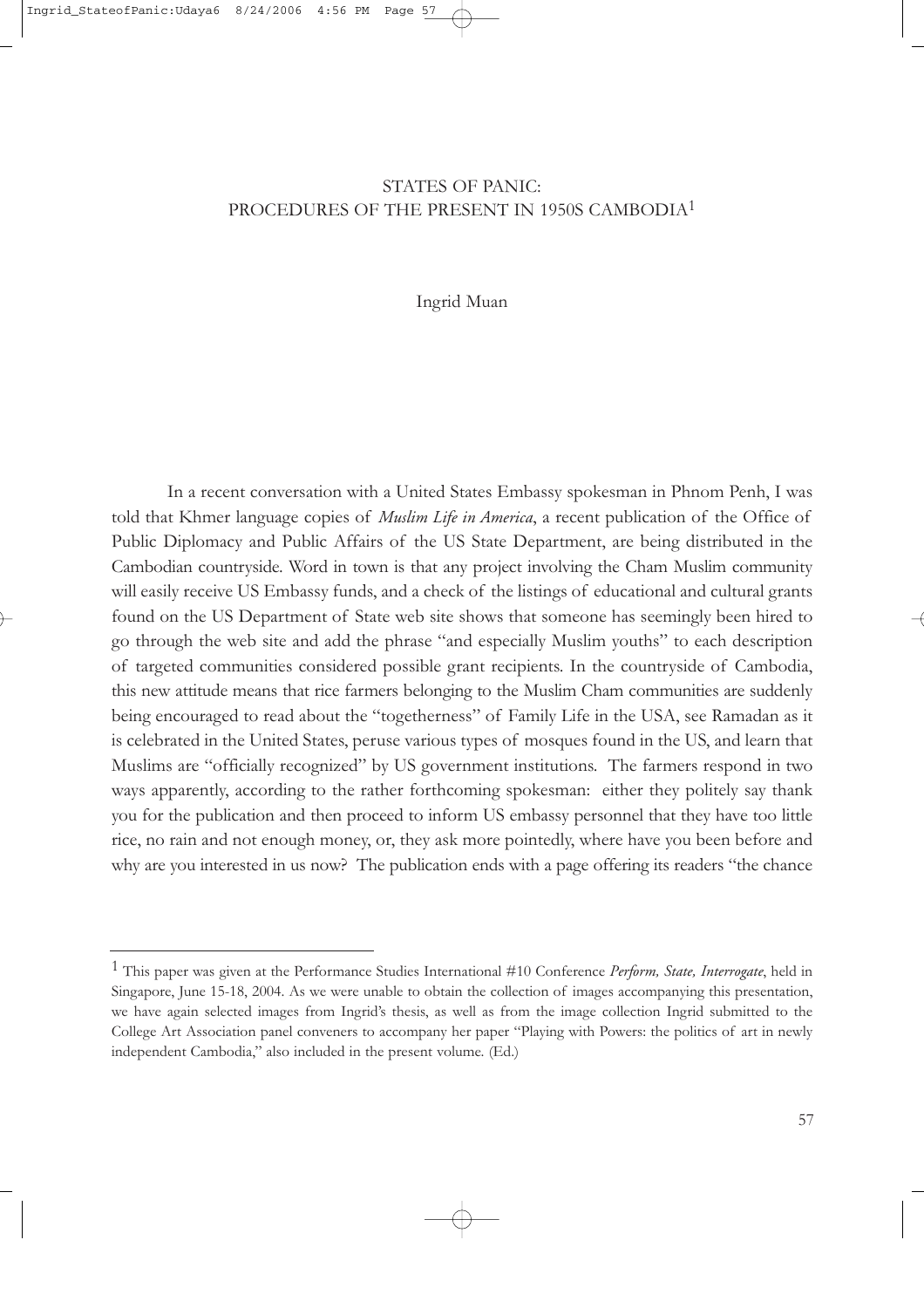to be heard." Whether these messages to the "American People" are ever delivered, is an open question. Unfortunately I do not have the Khmer language version. After distributing the 5,000 copies ordered by the Embassy initially, the Public Diplomacy office of the US Embassy in Phnom Penh is out of Khmer language copies, probably only for the moment.

Compared to the 70,000 copies of *Free World* distributed in late 1950s Cambodia courtesy of an earlier incarnation of all this, *Muslim Life in America* has a long way to go (Figure 1). Published by the USIS Philippine office in each of the languages of the countries in which it was distributed, the magazine stressed the unity of "free Southeast Asia" (Taiwan, the Philippines, Indonesia, Thailand, South Vietnam) as well as the integral connection between this bloc and the larger "free world," particularly the United States. While some articles in the magazine are predictably political, other sections



*Figure 1: Cover of the first Cambodian issue of* Free World*. (Volume 1, #1, 1952?)*

addressed arts and culture including, for example, articles on the Islamic wing of the Met (Vol. 1,  $\#10$ ), Grandma Moses (Vol. 2,  $\#1$ ), the "Traditional Arts of Cambodia" (Vol. 1,  $\#12$ ), and the photographs of Alfred Stieglitz all in easily accessible format with plenty of pictures accompanied by brief explanatory texts. The covers of *Free World*, underscore the delicate balance which the publication straddled between the promotion of the new (the US as the land of technological advances) and respect for local existing traditional practices in the region. Allegiance was the primary aim, and preservation and development could therefore both be embraced.

During the 1950s and early 1960s, the US perceived Cambodia as a "boundary of the Free World," purportedly in danger of "being lost to the Communists."<sup>2</sup> The country, according to US policy makers, was a crucial domino, waiting to fall, and in the name of defending its "free-world

<sup>&</sup>lt;sup>2</sup> "Inspection Report, USIS Cambodia," by James Meader, March 37, 1959, in RG306 Records of the US Information Agency: Inspection Reports and Related Records 1954-1962, Box 2.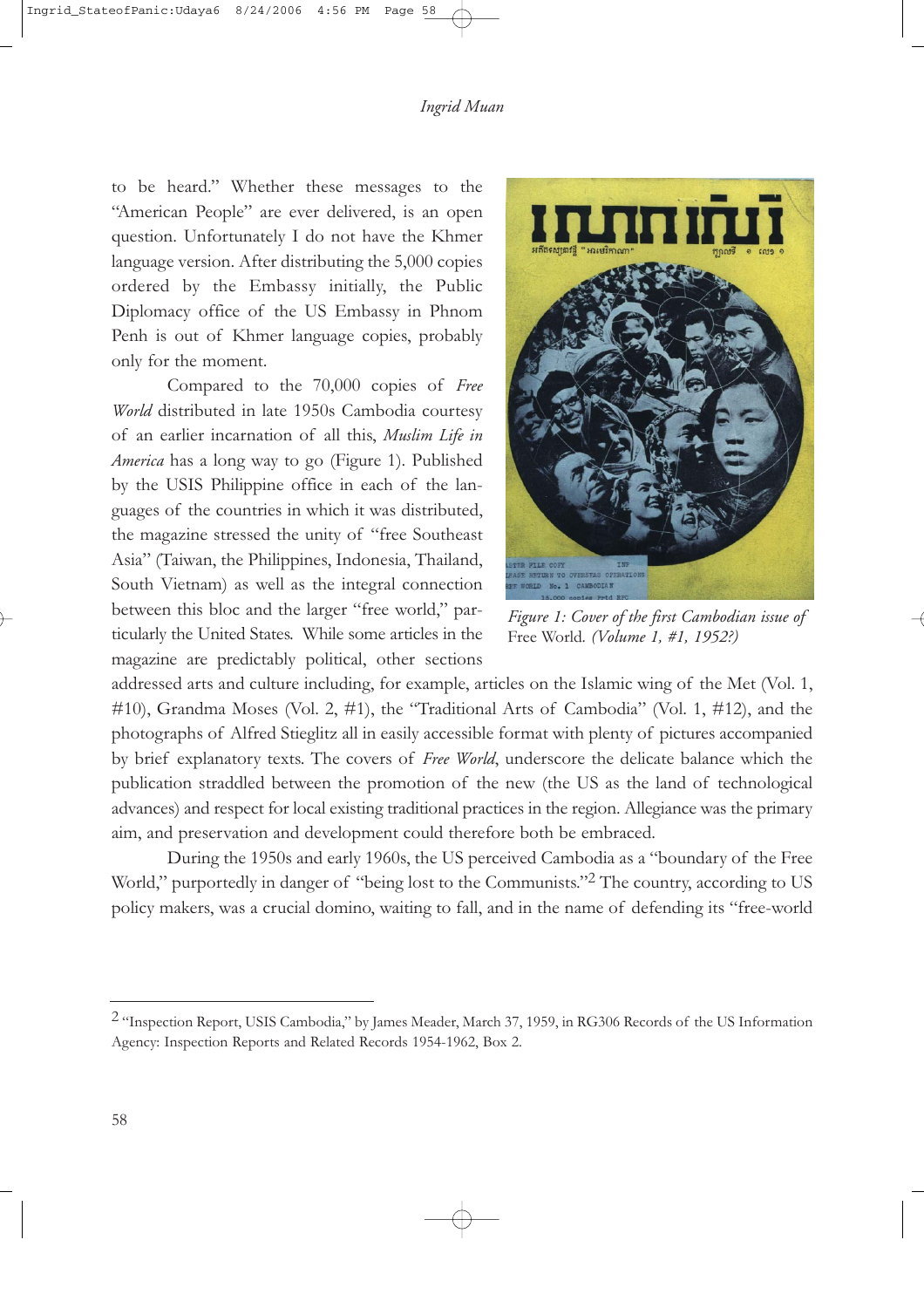position in Southeast Asia," the US distributed enormous amounts of aid to Cambodia.<sup>3</sup> The race to win the "hearts and minds of the Cambodian people" had to be pursued in a discreet manner, however, given then Head of State and now King Norodom Sihanouk's national policy of neutrality as well as his adeptness in playing major Cold War powers off against each other. In response to the delicacies of this situation, US policy makers developed an approach in which the US would "present" itself as "a nation supporting Cambodian independence and respecting its policy of neutrality."4 The US Mission in Phnom Penh in the 1950s was to "present an image of the US" that was "friendly, dignified and trustworthy." The presentation of "an image of the US" relied on an extensive machinery which disseminated visual materials throughout Cambodia during the 1950s. "All media" were to be mobilized in the effort to convey "the image" and the campaign's effectiveness was repeatedly measured in surveys and opinion polls.<sup>5</sup>

Image construction can be loosely divided into two categories. Through the first, "proper" representations of US actions and intentions in Cambodia were to be produced at a time when US involvement was increasingly visible in the country. Model homes, model villages, model roads, model farmers and model toilets were all built with US aid money (Figure 2). Hygiene, organization of social space, agricultural development through mechanized tools, hybrid seeds and pesticides, modern education – all this came under the purview of US aid (Figures 3 and 4). The "dramatisation" of such aid activities would, the argument ran, supply "evidence" of US

 $3$  By the end of 1960, total American aid had reached 195 million dollars; 102 million dollars were for military support (91 million for troop salaries, 11 million for military equipment and construction projects), and 32.5 million dollars were spent on the Khmer American Friendship Highway. The remainder of US aid was spent on agricultural and educational development, health projects and USIS activities. The extent of US involvement in Cambodia comes clear through a comparison with estimated aid received from other countries. By 1960, Cambodia had only received \$18.5 million from France, \$4.1 million from Japan, \$1 million from the United Nations, \$28 million from Communist China, and \$10 million from the Soviet Union. See "Briefing papers for Saccio Visit," November 20, 1959 and Confidential Memo Trimble to Secretary of State (undated) in RG59 General Records of the Department of State: Bureau of Far Eastern Affairs, Office of Southeast Asian Affairs: Cambodia Files 1958-1963 Box 2 and 5, as well as the State Department Telegram to Phnom Penh, December 30, 1959 851H.0093/1-260 in RG59 General Records of the Department of State, Central Decimal File 1960-3, Box 2559.

<sup>4</sup> "Country Assessment Report – 1960," Dispatch #16, January 28, 1961 in RG59 General Records of the Department of State, Bureau of Cultural Affairs, Planning and Development Staff, Country Files 1955-1964, Box 220.

<sup>5</sup> See "User's Evaluation of the USIS library, Battambang, August 1961" IRI.CAM.11 in RG306 Records of the US Information Agency: Office of Research and Research Reports 1953-1986, Box 15 and "Country Assessment Report – 1960," Dispatch #16, January 28, 1961 in RG59 General Records of the Department of State, Bureau of Cultural Affairs, Planning and Development Staff, Country Files 1955-1964, Box 220.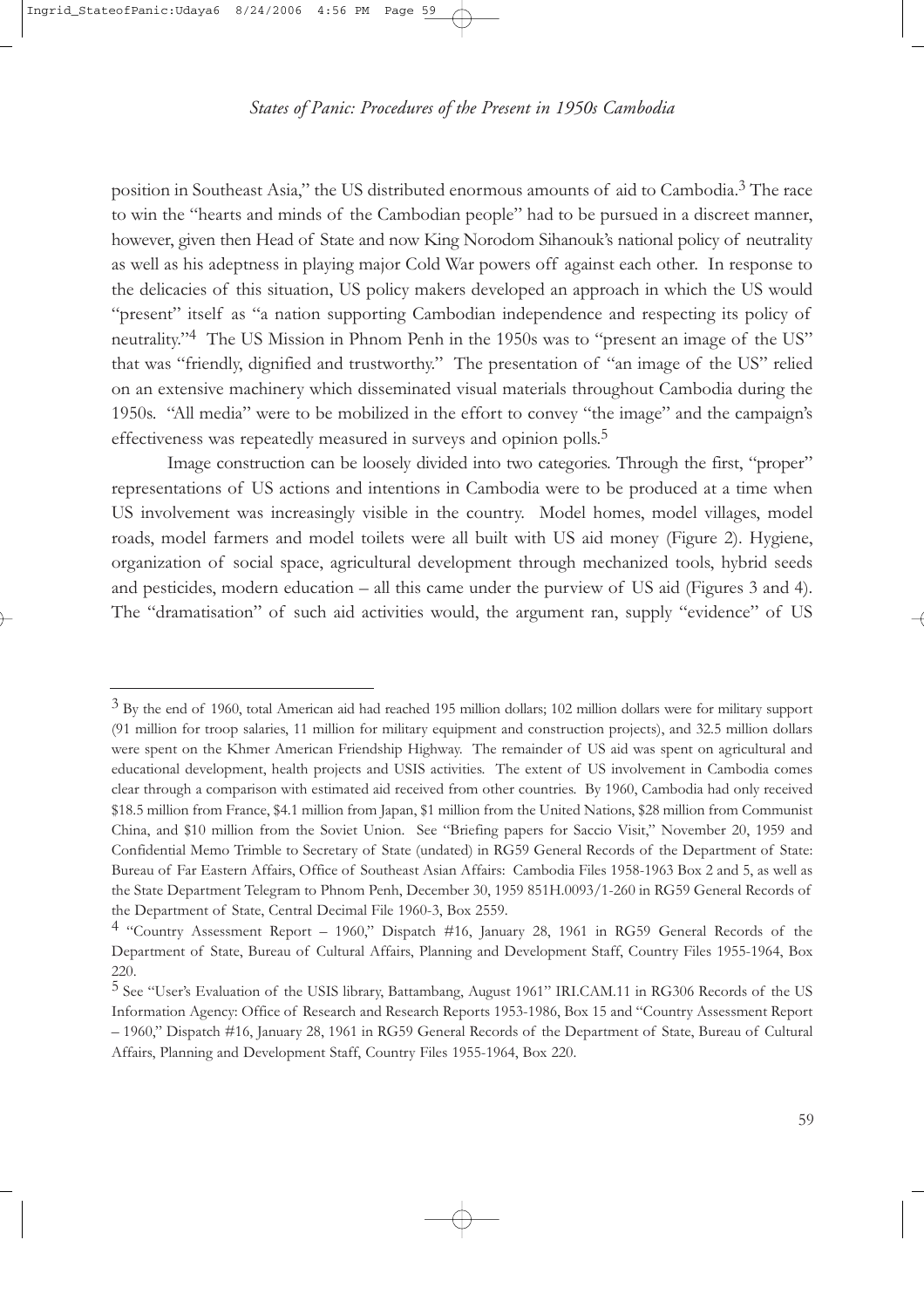

*Figure 2: US Aid project in Cambodia. Left, model school. Right, model toilet. (US National Archives at College Park, Maryland RG286 CAM-62-1898 (right), CAM-62-1597 (left))*



*Figure 3: United States Operations Mission Cambodia Building window display: Delicious new crops grown in Cambodia!, 1963 (US National Archives at College Park, Maryland RG286 CAM-63-265)*



*Figure 4: US-sponsored agricultural cooperatives advisor Fred Knobel giving a demonstration of how to deliver an illustrated lecture, August 3, 1962. (US National Archives at College Park, Maryland RG286 CAM-62-1955)*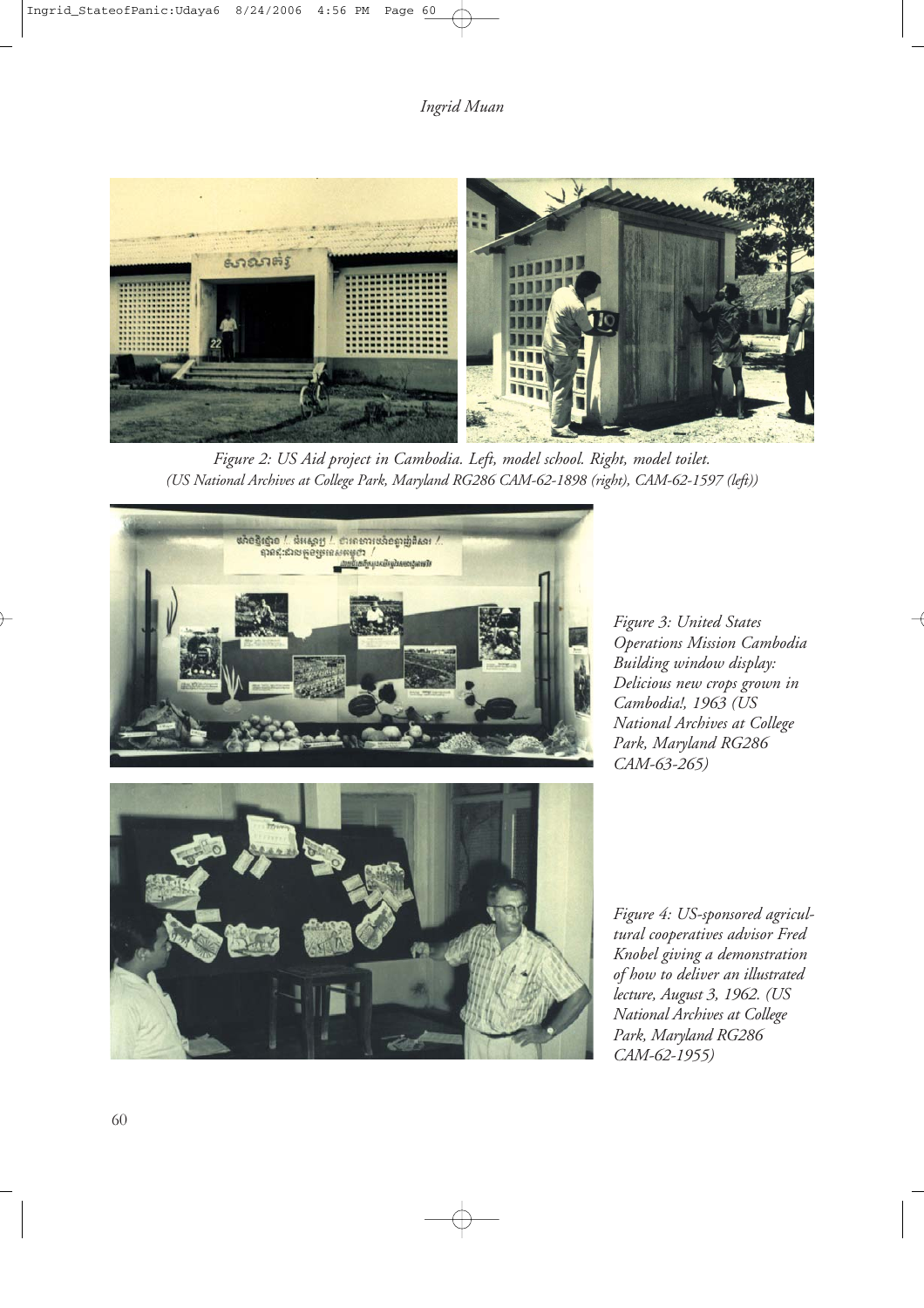"support for, and strengthening of, Cambodian independence."6 Less emphasized and more covert was, of course, the massive amounts of American money pouring into shoring up and supposedly training the Cambodian military. The dramatization of local activities was to be complemented by a second component of image construction: making the distant image of America visible and present. "Life in America" (and in a more general sense, "Life in the Free World") was to be repeatedly described and elaborated for Cambodian audiences (Figure 5). As the introductory billboard to the 1957 "Life in America" exhibition put it, "we hope this event will enable Cambodians to visualise how Americans live and work and play," "providing [them with] an imaginary trip to a great friendly nation in the West" (Figure 6). Representations of daily life at home and at work, on the farm as well as in the "great cities," allowed Cambodians to view life as it was supposedly lived in America. Through publications, photographs, radio, and films, the



*Figure 5: Cover of* Free World*.*





*Figure 6: "Life in America" exhibition 1956-7. (*Free World*, volume 6, #11)*

<sup>6</sup> "Country Assessment Report – 1960," Dispatch #16, January 28, 1961 in RG59 General Records of the Department of State, Bureau of Cultural Affairs, Planning and Development Staff, Country Files 1955-1964, Box 220.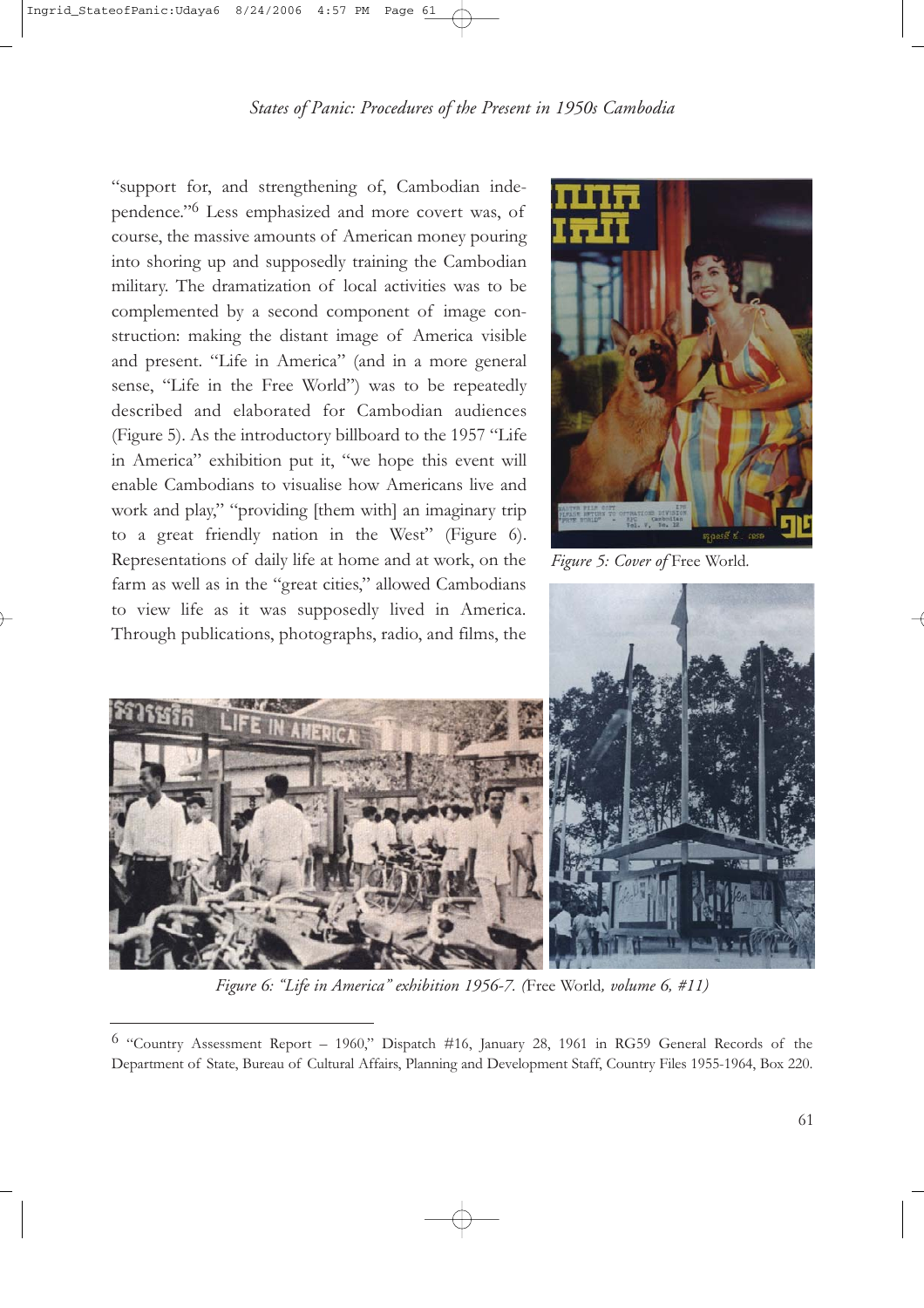argument ran, Cambodians would be converted to "our way of life." By the early 1960s, each annual Country Assessment Report invoked this campaign to create the "desired Stereotype of the US."7

We can see then, that Cambodia in the late 1950s provides a kind of showroom for spectacles of the State (and I do not here discuss the similar image-building campaigns of China and the Soviet Union). But it was not just Cambodia. The US, newspaper accounts from the time put it, was engaged in a desperate "global salesmanship effort to show the world the true story of life in America under both a free political system and free enterprise."8 In exhibitions such as "Products of Freedom for All Free Men," and "The People's Capitalism Exhibition," the US countered Communist representations of a life of drudgery under capitalism by presenting "typical" (happy and prosperous) workers surrounded by the most modern appliances against a backdrop of jazz and sports meant to illustrate the essence of American life.<sup>9</sup> By 1956, the Commerce Department would announce that "the US is winning the cold war" at international exhibitions; US displays had "literally stolen the show" from the USSR.10 To which *Pravda* replied, "Since 1953, this gigantic factory of lies regularly belches out its evil-smelling product for the needs of the imperialists. This product is diverse and varied, ranging from crudely concocted leaflets and clumsy anticommunist comics to special films, multi-volume publications, and various exhibitions. The American moneybags, naturally, spare no funds. USIA is a truly tremendous monster of the 'cold war' which has no equal in other capitalist countries. Its agents labor in 80 countries. Annual circulation of its publications amounts to several million copies. Dozens of its radio stations contaminate the air with thick torrents of lies."11

It is certainly engaging, frightening and often funny to describe and detail this truly tremendous monster, this spectacle of a state. But what I want to do now is shift to the transmission side of things and look at some of the reactions or outcomes which this spectacle produced that perhaps make it all seem like a less easy one-way street.

<sup>7</sup> See "Country Assessment Report, 1961," Field Message #9, January 31, 1962 in RG59 General Records of the Department of State, Bureau of Cultural Affairs Planning and Development, Staff and Country Files 1955-64, Box 220 and "Country Assessment Report – 1962," Dispatch #8, January 29, 1963 in RG59 General Records of the Department of State, Bureau of Cultural Affairs, Planning and Development Staff, Country Files 1955-1964, Box 220. 8 "Our Trade Fairs are Scoring over World," *The Evening Star* (Washington DC) February 18, 1957.

<sup>&</sup>lt;sup>9</sup> See "The People's Capitalist Exhibit: A Study of Reactions of Foreign Visitors to the Washington Preview," Bureau of Social Science Research, American University, March 1956 in RG306 Records of the US Information Agency, Office of Research, Country Project Files 1951-64, Box 17.

<sup>10</sup> "Trade Fair Victory is claimed for US," *The New York Times* January 3, 1956.

<sup>11</sup> "RG306 Records of the US Information Agency, Office of Research, Research Memorandums 1963-1982, Boxes 1-12 250/67/19-20/07 to 01-02, Box 1, M-279-63, August 29, 1963, The Soviet Attack on USIA, Major attacks on USIA in Soviet Press, March and April 1963, *Komsomolskaya Pravda*, March 21, 1963.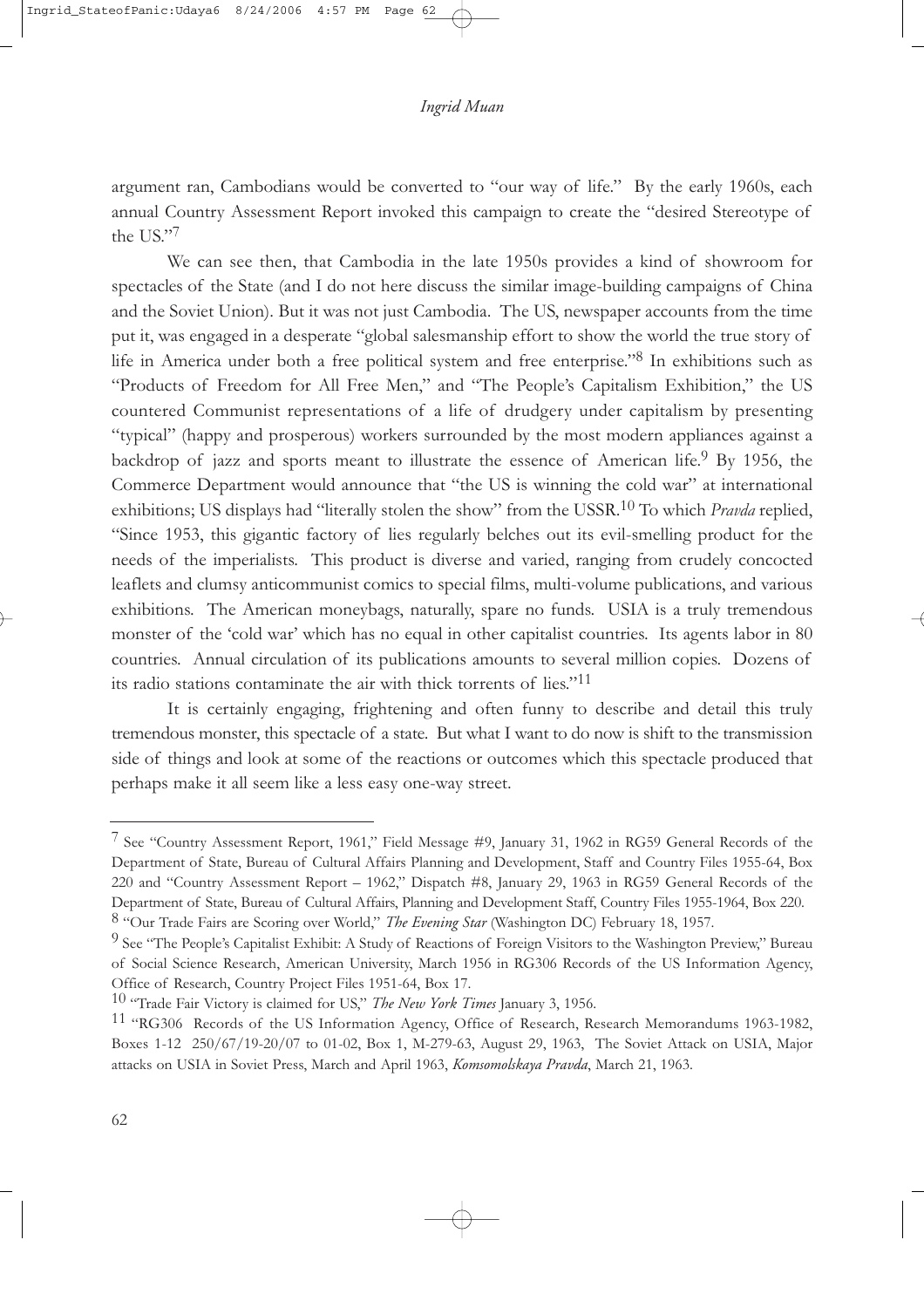First there is Sihanouk's Sangkum. After a decade of such stately spectacles beamed in from various sides of the Cold War, Sihanouk produces his own image Kingdom. He publishes glossy magazines filled with stories of nation building and development, establishes provincial display halls to display the achievements of his Sangkum, he makes movies about himself as leader and generally takes each of the elements of the US Information Service and recreates them in the service of his own image of a neutral and independent flourishing Cambodia. He also builds

model villages, installs model wells, and generally pursues the same projects of infrastructure development and public good which the US had trumpeted in their aid. The image is consumed by foreign visitors and at exhibitions abroad. So this first reception of state spectacle is on an official plane – a new state taking over the elements and producing its own spectacular state, thus understanding the power of images and appropriating the tactics for itself (Figures 7-9).

A quite different and more fragmented appropriation of different elements of the spectacle also had an impact on local cultural developments during the 1960s. Among the painters I know, for example, the American



*Figure 7: Exhibition on industrial progress under the Sangkum. The paint on display was manufactured in Cambodia. (Royal University of Fine Arts Collection, uncatalogued)*



*Figure 8: Jackie Kennedy visiting the permanent exhibition of the Sangkum, with then-Prime Minister Sihanouk, Phnom Penh 1967. (National Archives of Cambodia Photography Collection, Album 3, #92)*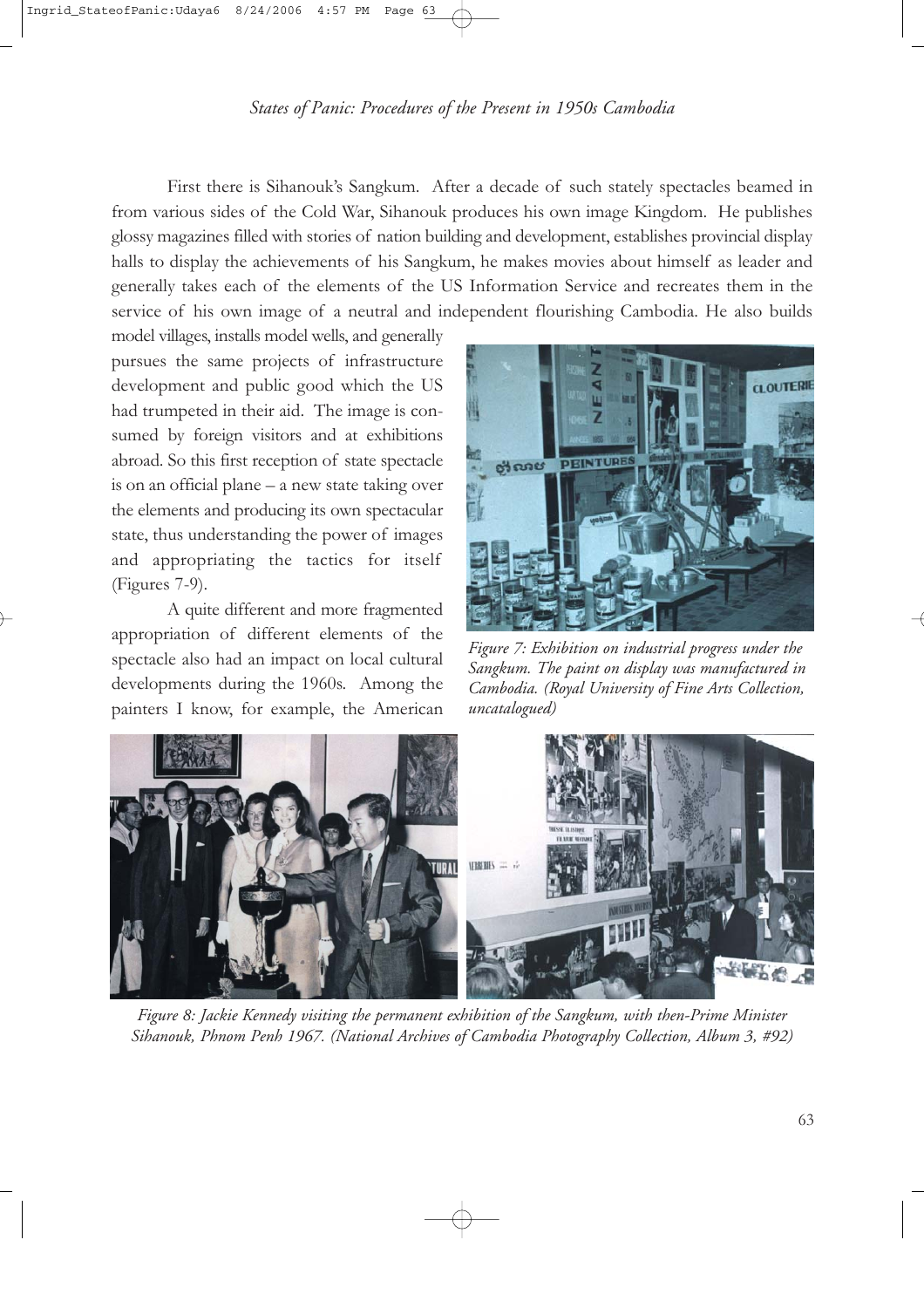

*Figure 9: Cambodia section of the Zagreb Fair, 1961, designed by Cambodia's first Western-trained architect, Vann Molyvann. The caption explains that the installation "joins the Khmer decorative tradition to modern imperatives." (*Le Cambodge aujourd'hui*, September/October 1961)*

"Haunted Scenes…" and Figures 7 and 10 of "Playing with Powers…"). Ly Bun Yim, one of the most famous filmmakers of the 1960s and early 70s, attributes the beginning of his career to Americans coming to his province and handing out free cameras for a photography competition associated with the "Life in America" exhibition through which "all Cambodian students throughout the country... were urged to emulate the American photos in the Exhibit."12 Sam Som Ol was a soldier whose unit was trained in documentary filmmaking by the US Information Service. He quickly left the service and went to make what is remembered as the first Khmer language feature film, *Phka Riek Phka Roy*. Thus elements of the spectacle were productively refigured to produce new forms of local culture that had little to do with their intended message of conversion.

library with its free art books, illustrations and articles about art found in *Free World*, and the annual painting exhibitions sponsored by USIS had a substantial impact on developing a local art scene centered around what they called "modern Khmer painting" (Figure 10. See also Figure 9 of "Haunted Scenes…"). Nhek Dim, perhaps the most famous painter in the 1960s, worked for the USIS information service and even studied cartoon production at Walt Disney studios in California (See Figures 10-12 of



*Figure 10: Cover of the 1960 USIS-sponsored painting exhibition at the American Library, Phnom Penh. (National Archives of Cambodia, Documents of Cambodia)* 

<sup>12</sup> Conversation with Ly Bun Yim, May 2000.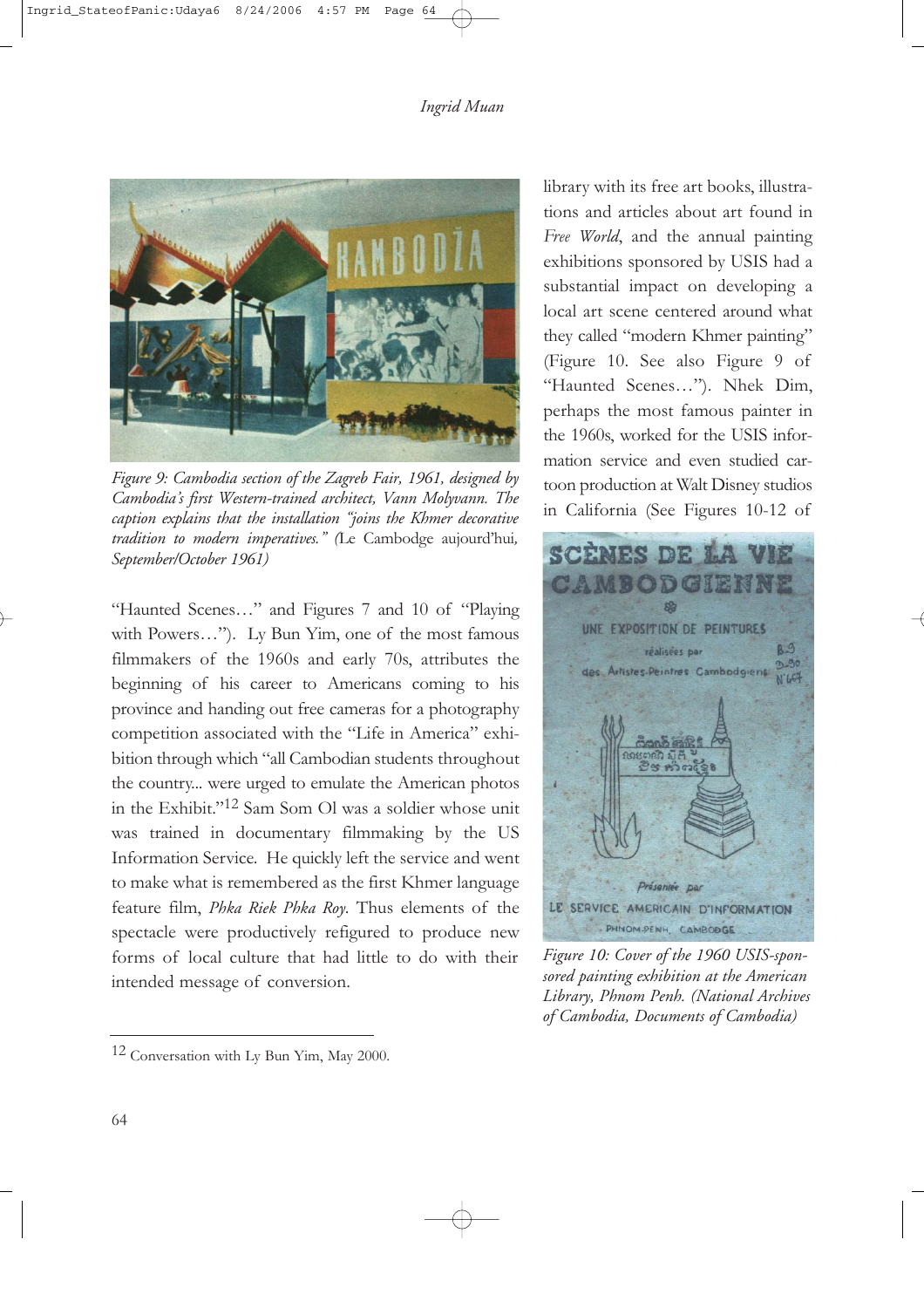But things didn't always transmit, translate and refigure so easily. The American Festival,  $1<sup>3</sup>$ for example, opened in Phnom Penh in 1956, with a performance of something called "Mr. Dorsey's Tom Two Arrows," an event which apparently included "Native American dances" and a special appearance by the newly crowned Miss Cambodia in "Indian costume."14 While general audiences were apparently entranced by the "vaudeville" nature of the entertainment, reactions among diplomats and government officials ("more educated and traveled Cambodians") ranged from "frank boredom to open disappointment."15 Subsequent festival performances by the Westminster Choir, the Benny Goodman Orchestra, Mr. Sebastian, and the San Francisco Ballet all met with similarly mixed successes.<sup>16</sup> Mr. Sebastian's Bartok was apparently incomprehensible to local audiences and Benny Goodman's music was described in one local newspaper as sounding like "a turkey gobbling" (AF: 20). In addition, an embassy evaluation noted "even when [the performance] does interest them, Cambodian notions of audience manners do not include the idea that spectators should be silent." Local audiences were talkative and "exuberantly noisy," something the famous performers were unaccustomed to and sometimes irritated by. The most successful events of the Festival were, ironically, those with large foreign attendance on the part of diplomats and local expatriates since such audiences were appreciative and behaved according to the performers' expectations" (AF: 23).

In the countryside of Cambodia, things got even worse from the perspective of USIS. A US Information Service photo exhibition entitled "Country Agent," displayed in various venues in Cambodia, for example, could - the embassy report notes - have "reminded one of what life [was] like in the Corn Belt if one had grown up in Iowa and moved away to the city, but to the

 $13$  The "American festival" was the "single-largest cultural exchange effort" by the US in Cambodia during the 1950s. It was comprised of a series of performances and exhibitions held during an eight-week period from late 1956 to early 1957. (US Embassy Dispatch #402, June 18, 1957. 511.51H3-1857 in RG59 General Records of the Department of State, Central Decimal Files, Box 2155) (Ed.: from Muan 2001, p. 172).

<sup>14</sup> "Educational exchange: The American Festival," Dispatch #341, April 22, 1957 511.51H3/4-2257 in RG59 General Records of the Department of State, Central Decimal Files, Box 2155: 9-14. All subsequent references to this report are followed in the text by (AF: page). USIS films on Native Americans were also screened at the end of the night. It would be interesting to further consider the promotion of marginalized indigenous US cultures within USIS-sponsored programming of the 1950s. The celebration of diversity evidenced in the programming contrasts bitterly with the slow and bloody history through which civil rights legislation was finally passed in the US.

<sup>&</sup>lt;sup>15</sup> AF: 12 and "Inspection Report, USIS Cambodia" by James Meader March 27, 1959 in RG306 Records of the US Information Agency: Inspection Reports and Related Records 1954-1962, Box 2.

<sup>&</sup>lt;sup>16</sup> AF: 28-9. Mr. Sebastian was a harmonica player who traveled with his piano accompanist. Cold War cultural competition can be clearly seen in the wake of the Festival. Shortly after the announcement of the planned San Francisco Ballet performance, a Czech dance troupe suddenly appeared and performed in Phnom Penh; a Soviet ballet troupe, also scheduled at the last moment, danced in Phnom Penh the week after the San Francisco Ballet had performed.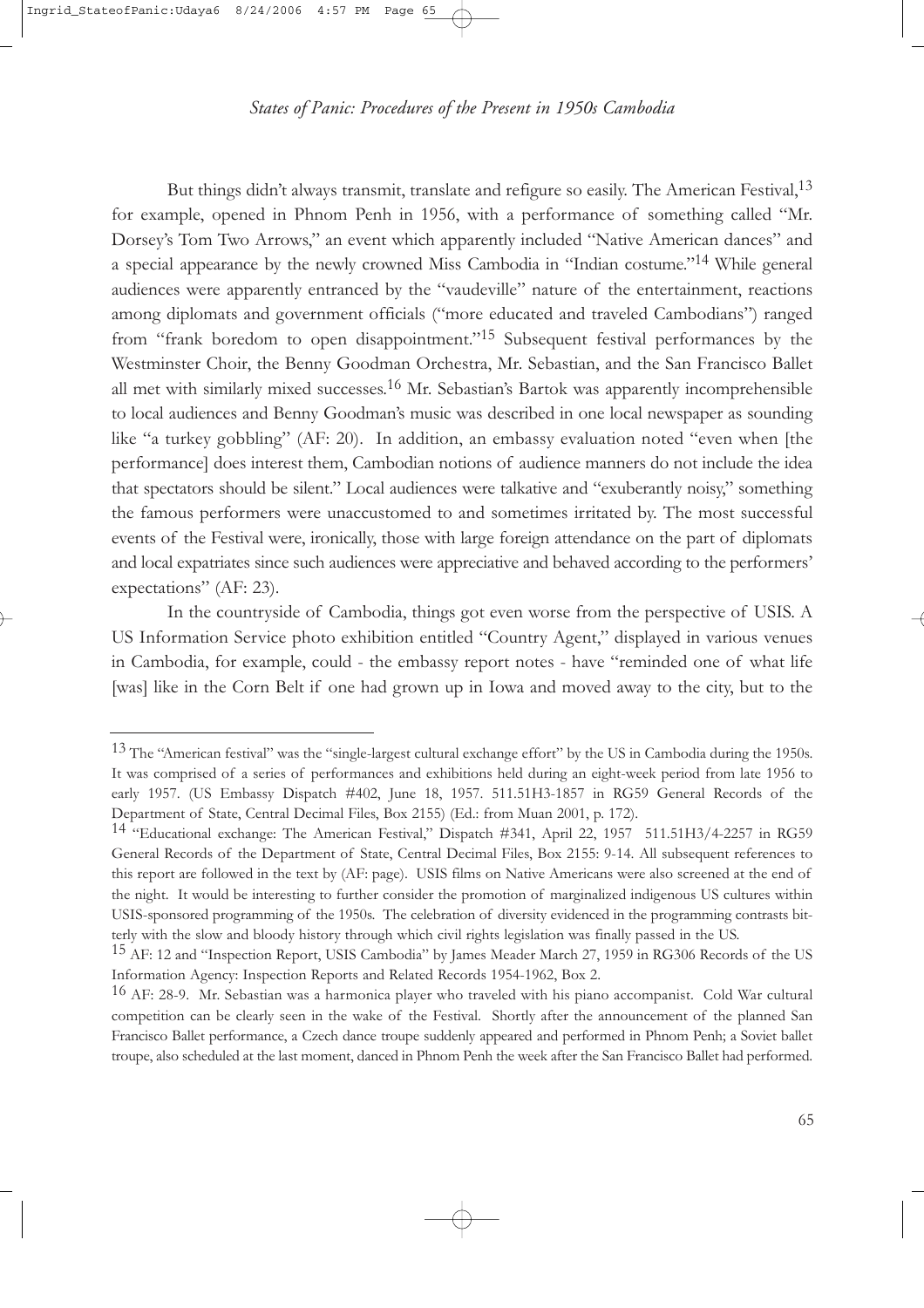uninformed with no frame of reference, the exhibit carried no message at all."<sup>17</sup> "Most Agencysupplied exhibits," the inspection report concluded, "are far too sophisticated for our audiences," and many of the agency films "presume a frame of reference about US geography, history and institutions which only a very few of the most highly educated Cambodians possess."18 Local audiences tended to become fascinated with things entirely outside of the intended message – the light beam of the projector, the spectacle of movement in the night, a certain character's clothing, a particular building or interior. In USIS terms, such readings had no meaning. The message was not transmitted.

The degree to which USIS was successful in "conveying information about the US" and "shaping attitudes towards the US" became a major obsession by the late  $1950s$ <sup>19</sup> Questionnaires, studies, reports, field work – every tactic was used to attempt to measure "impact." The musings of officials in the remarkably voluminous remains of this effort are filled with panic and paranoia. Large crowds at exhibitions, for example, did not necessarily mean they were "successful:" "Are the designated target groups for this kind of activity being exposed to the exhibit? What proportion of the audience belongs to such target groups? Is this exhibit achieving its purpose of educating those who see it? Are they carrying away with them the kind of information they are intended to obtain? Is the exhibit creating desired attitudes among the viewers? Are we hitting the target?" A "net profit" of attitude change was desired for each activity. But even the measuring got confused in translation. "In assessing the importance of the 24% [of viewers to the fair] in Karachi and the 19% [of viewers to the US exhibition] in Vienna who labeled the central theme [of the US display] as 'propaganda'… this word in many cultures means 'good' propaganda or information. (Since no follow-up questions were asked to explore further the meaning of the word, it remains unclear how many actually were talking about information as such and how many were registering their resistance to what they might suspect as 'false' propaganda)." Was the television at the 1955 Jakarta Fair a "success"? another agency report pondered. Certainly many people had seen it, although there was some disagreement about whether they were watching the television itself or the popular Indonesian entertainers performing on a stage in the same room in front of the camera which fed them live onto its screen. And even if they were watching the television, what was the

<sup>17</sup> "Inspection Report, USIS Cambodia," by James Meader, March 27, 1959 in RG306 Reports of the US Information Agency / Inspection Reports and Related Reports 1954-1962, Box 2.

<sup>&</sup>lt;sup>18</sup> Since film accessibility must be a problem for all developing countries, it was headquarters in Washington rather than individual country offices which should consider this problem, the report concluded. See "Country Assessment Report – 1962," Dispatch #8, January 29, 1963 in RG59 General Records of the Department of State, Bureau of Cultural Affairs, Planning and Development Staff, Country Files 1955-1964, Box 220.

<sup>&</sup>lt;sup>19</sup> We have been unable to trace references to the majority of the citations made from this point in the paper. (Ed.)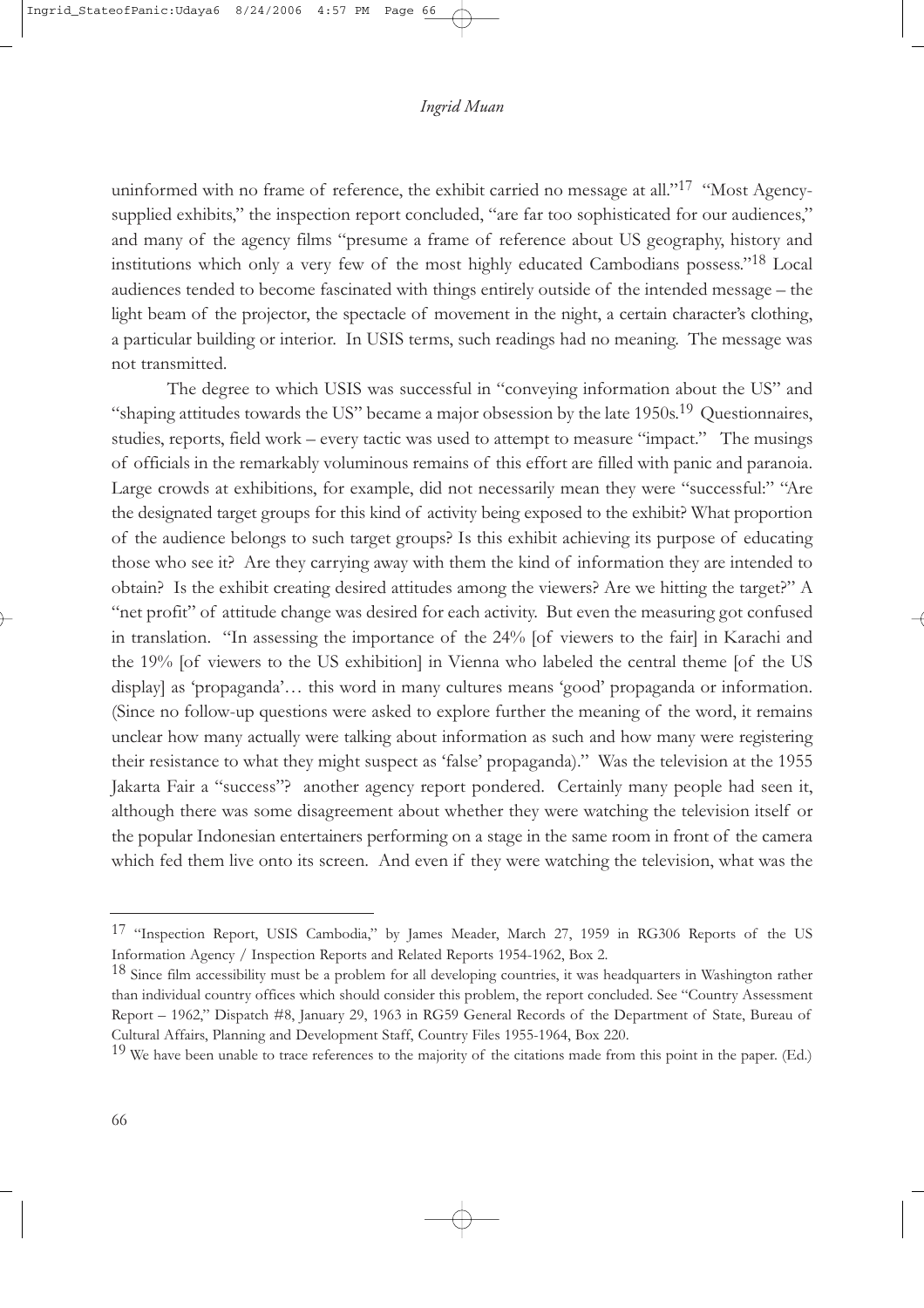link of the television to the United States, to democracy and elections and freedom of speech? "Beware of the boomerang effect," one report warned, by which the opposite impression is created than the one desired. "Everything moves" in the US pavilion, another report tells us. "But what does it mean to the viewers?" In Jakarta, the US television was eventually countered, in the Chinese displays, by films projected outdoors to large crowds. The Americans in turn, "countered by setting up an army searchlight which nightly swept the skies from a position just behind the US building."

These competitive arenas of spectacle had influence at home as well, in the US, where I want to end with a few of the renegade megalomaniacs who began to aspire to creating their own state spectacles. In 1963, Count Berni Vici of Count Berni Vici's Enterprises in Hollywood California writes directly to President Kennedy, telling him: "In your inaugural speech, you said "Don't ask what the country can do for you, but what you can do for your country. I definitely believe I have an answer with regard to world problems in our cold war." Count Vici's answer is the Stagemobile. He proposes an initial tour through Latin America, adding that the actual show by fifty international artists will be preceded by "their national anthem," "our national anthem," and "a motion picture of you, Mr. President, speaking to these people direct on our large 30 by 40 foot screen." Indeed, as the 1950s proceeded, the State Department and the Exhibits Division of the Information Service were deluged with offers, not only from artists and photographers eager to garner all-expense-paid exhibitions in exotic foreign locations, but also from enterprising souls such as Count Vici whose projects in a sense embody the grandeur of a pervasive panic. In 1963, the United States Floating Fairs Company (Great Neck NY), writes to the Exhibits Division of USIA to inform them that, "We are contemplating outfitting a 10,000- to 15,000-ton ship, for use as a Floating Fair;" outfitted with displays about the US and its products, the ship was to travel to "countries in a pre-determined area... with special emphasis on the many new independent countries throughout the world."20 Stergar Industrial Shows Consultant propose "The American Mobile Village," a 10-12 mobile unit village with "its own fiber-glass swimming pool with an air-inflated plastic cover, its own electricity generating truck and a film projection unit" which would travel through Europe and Russia."<sup>21</sup> "Why?" the writer asks rhetorically and then proceeds to answer: "Moscow is pushing her peasants to become spacemen without having ever tasted the

<sup>20</sup> RG306 Records of the US Information Agency, Exhibits Division, Records Concerning Exhibits in Foreign Countries 1955-67, General Correspondence 1964 to General Correspondence 1961, Box 38 250/64/03/06.

 $^{21}$  RG 306 Records of the US Information Agency, Exhibits Division, Records concerning exhibits in foreign countries 1955-67, Box 37 Letter from VA Stergar, Industrial Shows Consultant to Mr. Larson, Special Assistant to the President, May 28, 1958.